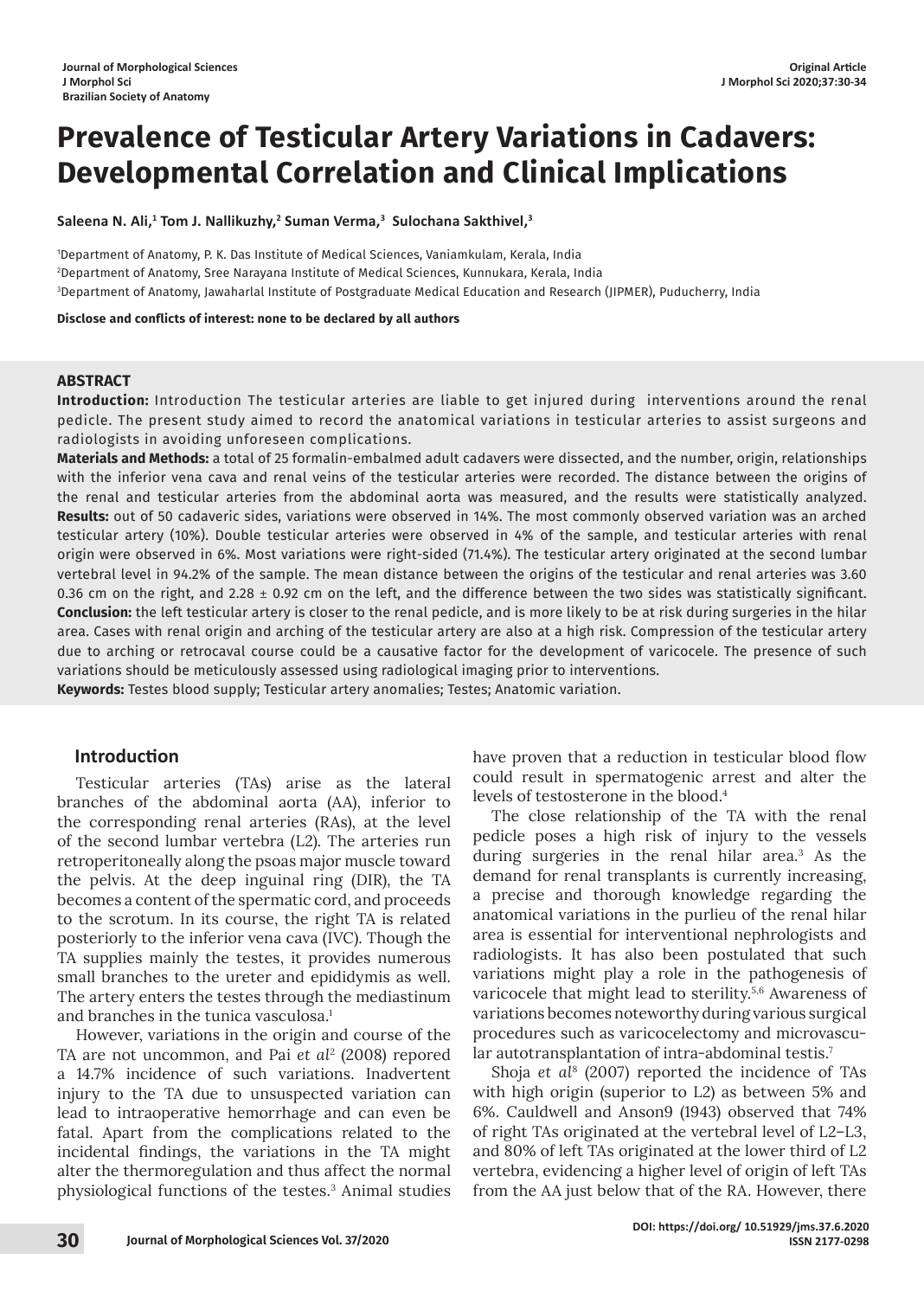is a lack of sufficient literature regarding the exact distance between the two vessels. Hence, the present observational study was proposed to determine the anatom-ical variations in the TA, as well as to measure the distance between the origin of the TA and RA from the AA, which might prove useful for surgeons and interventional radiol-ogists to avoid various complications.

## **Materials and Methods**

By using the convenient sampling technique, 25 formalin-embalmed adult male cadavers (age: 55– 70 years), available at the Department of Anatomy during the period of 3 years (2016 to 2018) were selected. These specimens were retrieved from the institutional body donation program following the ethical guidelines, and were preserved in 10% formalin after embalming. The cadavers with signs of visible damage in and around the area of dissection were excluded. The dissection of the abdominal cavities was performed as per the Cunningham manual of dissection,<sup>10</sup> and the retroperitoneal structures were exposed. The connective tissue surrounding the AA, the testicular vessels, the IVC, the renal vessels and the kidneys was cleared, and the TA was traced from its origin to the DIR.

The number of TAs, their origin, course, distance from the midpoint of the ipsilateral RA, and relation with the IVC and the renal vein were observed. All of the dissected specimens were photographed with a digital camera. The distance from the RA was measured with a digital Vernier calliper (Mitutoyo, Tokyo, Japan) to the nearest millimeter. The measurements were obtained by a single investigator thrice, and the mean of the three readings was taken as the final measurement. The statistical analysis was performed using the GraphPad QuickCalcs software (GraphPad Software, San Diego, CA, US), and *p*-values < 0.05 were considered statistically significant.

#### **Results**

In the 50 sides examined, the TA was variable in 14%. The four types of variations observed were: double TA, aberrant origin of TA, TA arching over the renal vein, and retrocaval TA. Arched TA (10%) was the most common type of variation encountered, followed by aberrant origin (8%). Double TAs were present in 4%, and the retrocaval course was observed in 6% of the sample. The RA and suprarenal artery (SRA) were the two sources for the aberrant origin (Fig. 1, 2), the former being the most frequent (6%).

The distribution of variations on the right and left sides is shown in Table 1. The right-sided variations were more common (71.4%). The aberrant origin was right-sided in 75%, the double and retrocaval TAs were always right-sided in presentation, where as the arched TA (Fig. 3) was left-sided in 60% of the sample. In the two cases with double arteries, the superior arteries were both retrocaval and arched. The superior artery (Fig. 2) originated from the SRA or the RA, and the inferior one, from the AA, and both the arteries were traced till the testes, where they ended separately. The TA variations were bilateral in three cadavers and unilateral in one. The TA arching over the ipsilateral renal vein was bilateral in two and unilateral in one. All of the other types of variations were unilateral in appearance.

The TA was below the RA in 92.3%, and above it in 1.9% of the sample. In cases of origin of the TA from the AA, the distance between the origins of the TA and the ipsilateral RA from the AA was measured and summarized, as seen in Table 2. The difference in the means of both sides was found to be statistically significant. The highest level of origin was observed in 3.84% of the sample at the disc between the L1 and L2 vertebrae. The lowest level of origin at the L3 vertebra was present in 1.9% of the sample.



**Figure 1.** Double testicular arteries (right). 1, inferior testicular artery; 2, superior testicular artery; 3, middle suprarenal artery; AA, abdominal aorta; IVC, inferior vena cava; RK, right kidney; RSG, right suprarenal gland.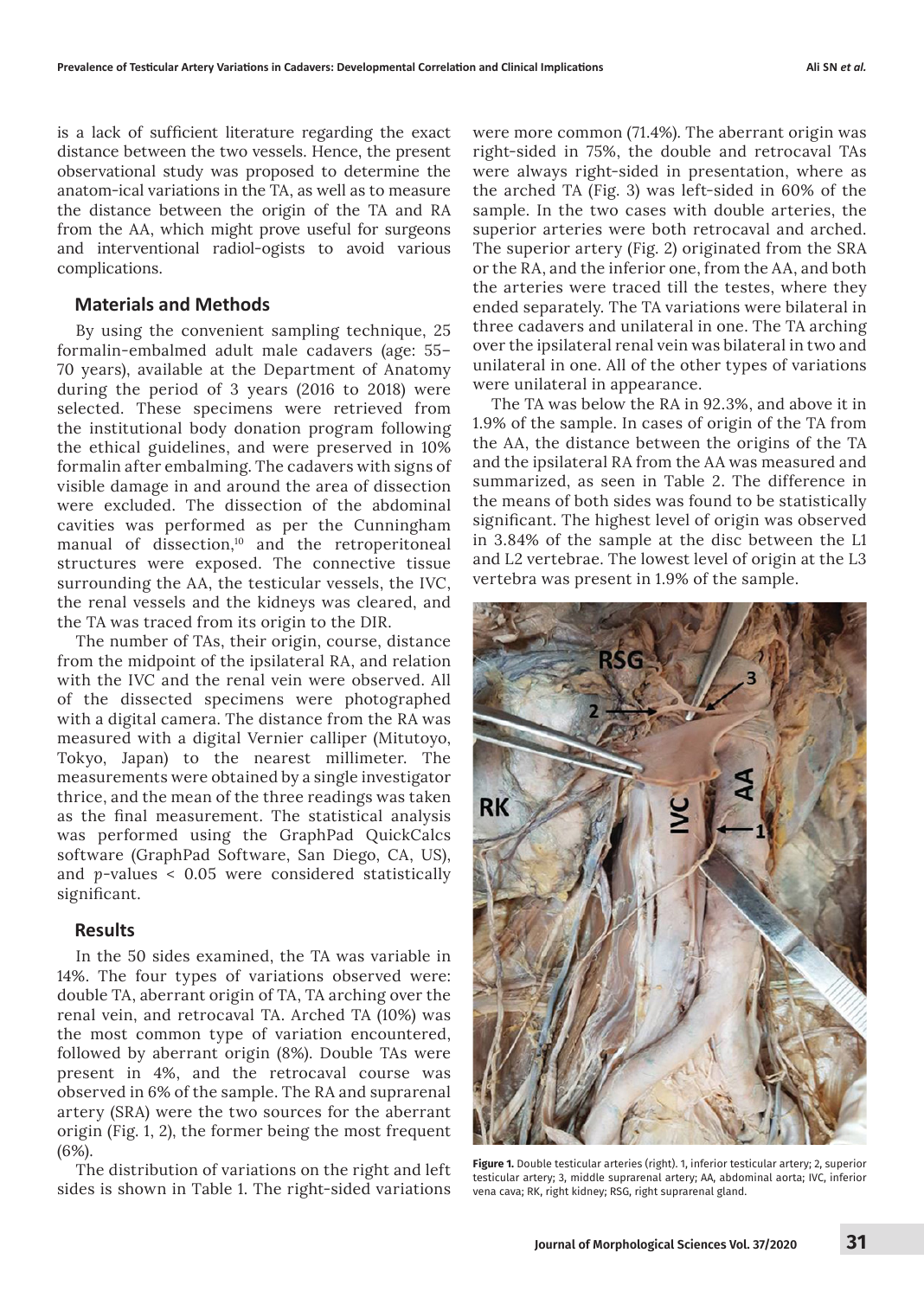

**Figure 2.** Aberrant renal origin of the testicular artery (right). 1, testicular artery; 2, right inferior suprarenal artery; 3, a branch from the testicular artery to suprarenal gland; AA, abdominal aorta; IVC, inferior vena cava; RK. right kidney; RSG, right suprarenal gland.



**Figure 3.** Arched testicular artery (left). 1, testicular artery; 2, left suprarenal vein; AA, abdominal aorta; IVC, inferior vena cava; RA, renal artery; LRV, left renal vein.

|       | Number (%)    |               | Origin (%) |           |            | Course (%)                |                    |                                 |               |
|-------|---------------|---------------|------------|-----------|------------|---------------------------|--------------------|---------------------------------|---------------|
|       | <b>Single</b> | <b>Double</b> | AA         | <b>RA</b> | <b>SRA</b> | <b>Retrocaval</b><br>only | <b>Arched only</b> | <b>Retrocaval and</b><br>arched | <b>Normal</b> |
| Right | 23 (92)       | 2(8)          | 23(85.2)   | 3(11.1)   | (3.7)      | 1(3.7)                    |                    | 2(7.4)                          | 24(88.9)      |
| Left  | 25(100)       | 0             | 24 (96)    | 1(4)      |            | 0                         | 3(12)              | 0                               | 22 (88)       |

Abbreviations: AA, abdominal aorta; RA, renal artery; SRA, suprarenal artery; TA, testicu

**Table 2.** Distance between the origins of the renal artery and testicular artery

| Distance from the<br>renal artery | <b>Minimum</b> | <b>Maximum</b> | Mean (cm) | <b>Standard deviation</b> | <i>p</i> -value <sup>#</sup> |  |
|-----------------------------------|----------------|----------------|-----------|---------------------------|------------------------------|--|
| Right                             | 2.77           | 4.07           | 3.60      | 0.36                      |                              |  |
| Left                              | 0.8            | 4.01           | 2.28      | 0.92                      | < 0.001                      |  |

Note: # Paired t test.

### **Discussion**

Variations related to the origin of the TA, such as number, source and level of origin from the AA, have been reported to occur at a rate of 4.7%.<sup>11</sup> With respect to the number of TAs, double TA is more common compared with the multiple TA or absent TA.12 The incidence of unilateral double TA varies widely between 1.4% and 20%,<sup>13</sup> which is comparable to the results of the present study (4%). Pai *et al*<sup>2</sup> (2008) reported an incidence of double TA in 1.5% of the Southern Indian population, and Wadhwa and Soni<sup>14</sup> (2010) reported a similar incidence (1.7%) in Northern India. In accordance with the present study, both of these studies reported the double TA on the right side. In "Bergman's Comprehensive Encyclopedia of Human

Anatomic Variation," Tubbs *et al*15 (2016) reported that among the right-sided double TAs, the accessory TA originated from the AA (10.52%), the RA (2.63%), and the accessory RAs (2.63%). In the double TAs in the present study, the accessory TA originated from the RA and the middle SRA. The presence of double TA should be diagnosed before any interventions on the testes. Incomplete ligation and failure of the treatment in cases of orchiectomy or testicular carcinoma can occur due to unfamiliarity with such variations.14 The possibility of origin of the TA from the SRA should be kept in mind during the laparoscopic adre-nalectomy and treatment of adrenal artery aneurysms.16

Asala *et al*<sup>11</sup> (2001) and Wadhwa and Soni<sup>14</sup> (2010) observed the renal origin in 3.4% and 5% of their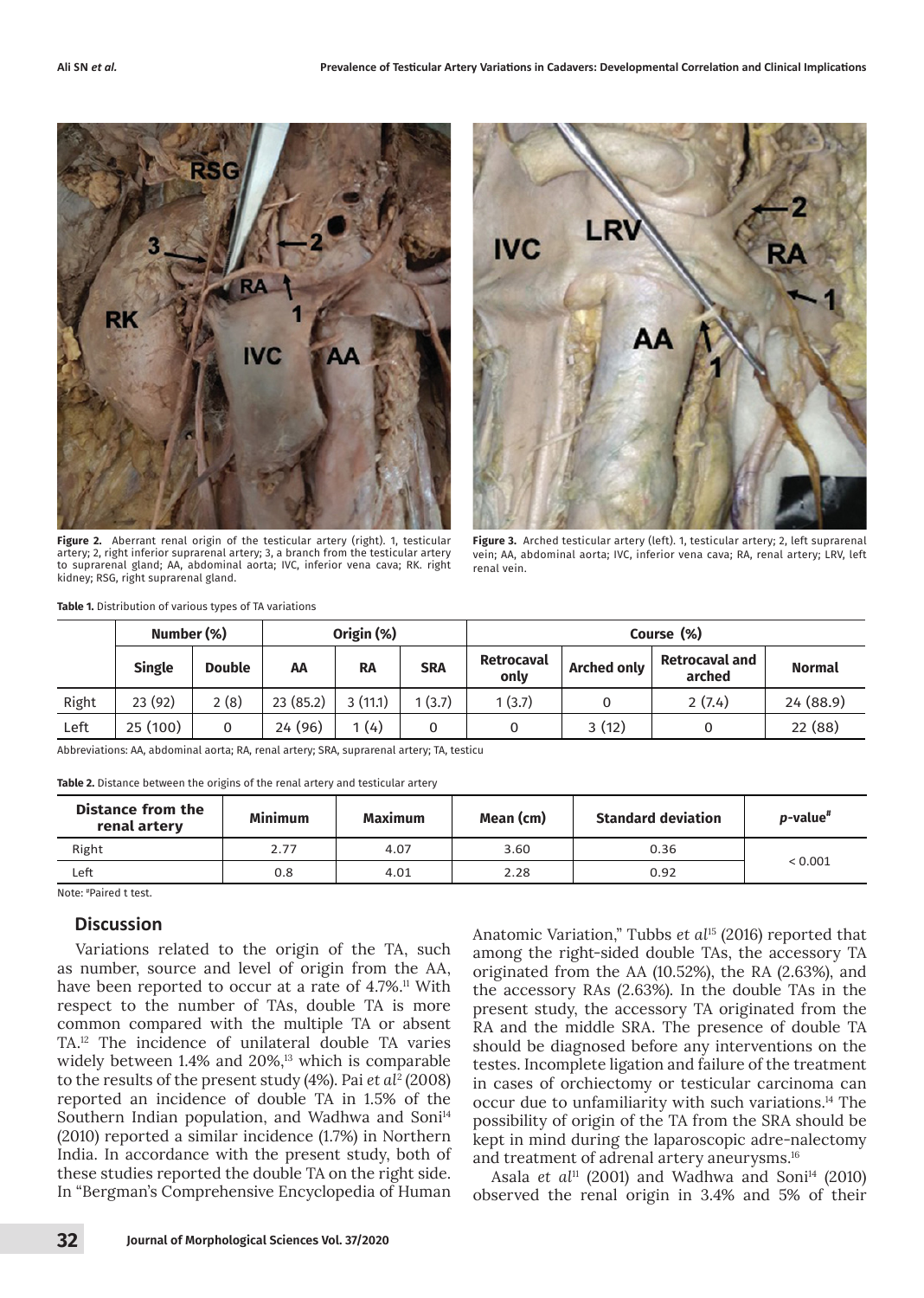samples respectively. A radiographic study $^3$  revealed that 14% of donated kidneys had the gonadal artery originating from the RA. We observed the renal origin of the TA in 6% of the cases; however, the incidence of renal origin of the TA ranges from  $1.5\%$  to  $16.3\%$ <sup>2,13</sup> The renal origin makes the TA a part of the renal pedicle, complicating various surgeries, such as nephrectomies, renal transplantation, angioplasties and percutaneous surgery for ureteropelvic junction obstruction.17 Testicular infarction may also result from the transcatheter embolization of a malignant renal tumor.<sup>18</sup>

Though it is well known that the TA arises from the AA below the ipsilateral RA, few studies have reported the exact distance between the origins of the two arteries. Kotian *et al*19 (2016) reported the mean distance between the origin of the TA and the RA as 3.08 cm on the right side and 3.49 cm on the left. In the present study, the distance between the origin of the left TA and the RA was significantly shorter as compared with that on the right side. Based on our findings, we propose that the left TA is more likely to get injured while exploring the renal hilar area or performing angioplasties due to its closeness to the renal pedicle. With respect to the relation of the TA to the renal veins, Notkovich<sup>20</sup> (1955) classified the TA into three types, and the arched TA was the third variety. The author observed 8 (16%) arched TAs on the left side, whereas only 2 (4%) on the right side.<sup>20</sup> Pai *et al<sup>2</sup>* (2008) and Naito *et al*<sup>21</sup> (2006) observed a similar variation in 4.4% and 6.7% of their samples respectively, and in both studies the authors noted cases on the left side. Adebisi and Singh22 (2000) reported a high prevalence of arched left TAs (64%) compared with those on the right side (52%) in the Nigerian population, which is similar to our results.<sup>22</sup> The higher level of origin of left TAs from the AA compared with the right side, as observed in the present study, may explain the higher prevalence of left arched TAs.

The TA becomes a part of the renal pedicle when it originates from the RA, or in the presence of an arched TA. Precise knowledge of such variations is crucial for the surgeons while exploring the renal hilar area, as well as for the interventional radiologists performing angioplasties. Moreover, such possible variations should be kept in mind during the treatments, like that for the undescended testes and torsion of testes.3,23 The downward traction, as well as the compression of the renal vein due to the presence of an arched TA can result in poor venous drainage from the kidney and left testis. Hence, such compression may be a causative factor for the development of varicocele, orthostatic albuminuria, and even testicular atrophy.5,20 Tarhan *et al* (2003) reported that the testicular blood flow was significantly reduced in patients with varicocele, resulting in impaired spermatogenesis.24 Compression of the left renal vein between the AA and the superior mesenteric artery results in the nutcracker

phenomenon, which leads to left renal hypertension and hematuria.25 This condition can be mimicked in arched TAs as well.<sup>5</sup> The retrocaval course was observed in 4% of the sample by Notkovich<sup>20</sup> (1955), whereas, we found it in 6% of our sample. However, the prevalence of the retrocaval course has been reported as low as  $0.67\%,$ <sup>11</sup> and as high as  $10\%$ .<sup>14</sup> Such a variation can lead to the compression of the TA under the IVC during increased venous return, which can impede the venous drainage and, thus, lead to stasis and even varicocele.<sup>23</sup>

The variations in origin and course of the TA can be attributed to the embryonic development. Felix,<sup>26</sup> in 1912, was the first to describe the development of the TA. The lateral mesonephric arteries (LMAs) arise as lateral branches from the dorsal aorta, and are arranged as the cranial, middle and caudal groups. These arteries supply the kidneys, suprarenal glands, testes, diaphragm, lymph nodes, and sympathetic ganglia. Initially, around 30 LMAs exist, but, later, most of them regress, and only 9 to 11 arteries persist in the lower thoracic and upper lumbar regions. The cranial group comprises the first and second LMAs at the level of the celiac trunk, the middle group is composed of the third to fifth LMAs, and the caudal group includes the sixth to ninth LMAs. Since the testes are positioned at a higher level during the early period of development, they are initially supplied by the LMAs of the cranial group. Later, as the testes descend, one pair of the caudal group of arteries persists as the TA and supplies the organ. Apart from the TA, the LMAs also give rise to phrenic arteries SRA, RA and ARA. Felix<sup>26</sup> also proposed that when the TA had a higher origin from the cranial group of LMAs, it would be posterior to the RA that probably arises from the middle group.<sup>26</sup>

Ciçekcibaşi *et al*27 (2002) revealed that the cranial group of LMAs gave rise to a gonadal artery that originated from the SRA or a higher level, while the middle group of LMAs gave rise to gonadal arteries from the RA. Since all LMAs are connected to each other by the longitudinal anastomotic channels, the possibility of the TA, RA or SRA having a common trunk from the AA, and the TA with the higher origin being anterior to the RA cannot be ruled out.<sup>3</sup> A high origin of the TA might be due to the persistence of a cranial LMA that supplied the gonad before it descended to the scrotal sac. On the other hand, failure of regression of any of the middle or cranial groups of LMAs along with persistence of the caudal group of arteries might be the cause for the presence of double TA in the present study. Persistence of the caudal group of LMAs below the renal pedicle along with a high ascent of the kidney could result in an arched TA.26

The retrocaval course would be the result of variations in the development of the IVC rather than the TA. Under normal circumstances, the IVC develops from multiple sources. The renal segment develops from the anastomosis between the right supracardinal